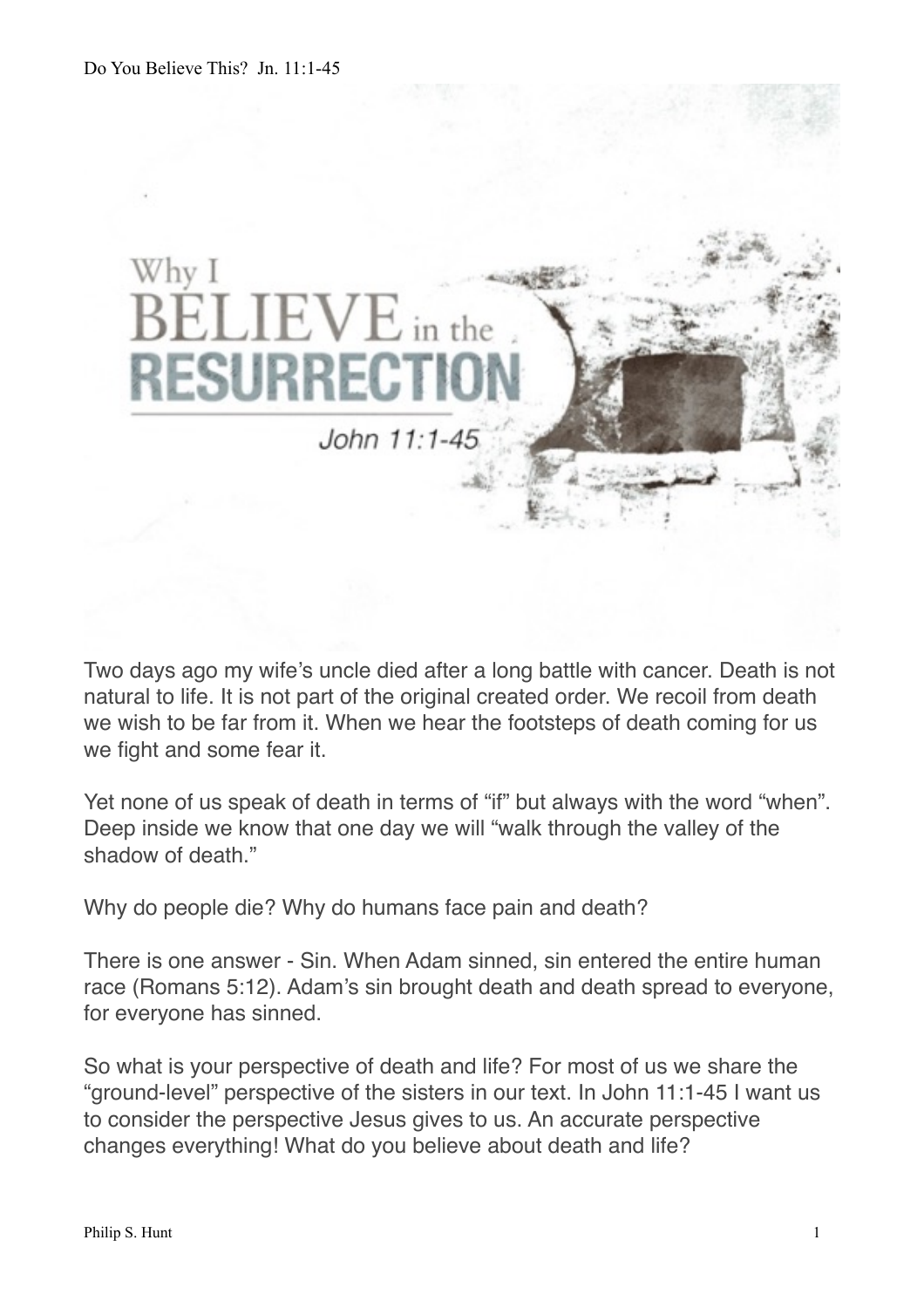Today I want to share with you two overwhelming, undeniable life-changing reasons why I believe in the resurrection.

# **I BELIEVE IN THE RESURRECTION BECAUSE OF THE SUPERNATURAL CHARACTER AND NATURE OF GOD**

## **Jesus loves (3)**

When the message came they identified Lazarus, not by name but by the phrase, "the one whom you love." The word for love speaks of friendship love (3). In other words these sisters were saying to Jesus "the friend who you love is sick!"

They knew Jesus loved them! In verse five we again see the word love. Here it is the Greek word agape and this refers to the sacrificial, undying faithful covenant love that finds its source in God Himself. They knew that Jesus loved them and we know that God loves us! He tells us that He loved us and he proved that love to us:

*John 3:16 ¶ "For God so loved the world that he gave his only Son, so that everyone who believes in him will not perish but have eternal life.*

*Rom. 5:8 But God demonstrates His own love toward us, in that while we were still sinners, Christ died for us.*

## **Jesus knows (3)**

Jesus knew everything about Mary & Martha and the situation with Lazarus and Jesus knows everything about the situation you are in today. Jesus knew that Lazarus was sick (1,3). And the fact that Lazarus was terribly sick did not change the reality of Christ's deep, passionate, abiding love for him (5). Jesus knew that Lazarus had died (11-14).

#### **Jesus cares (4)**

First Jesus cares about the glory of His Father! Christ's delay in coming to Bethany was to fulfill God's purpose, and that purpose was ultimately the glory of God.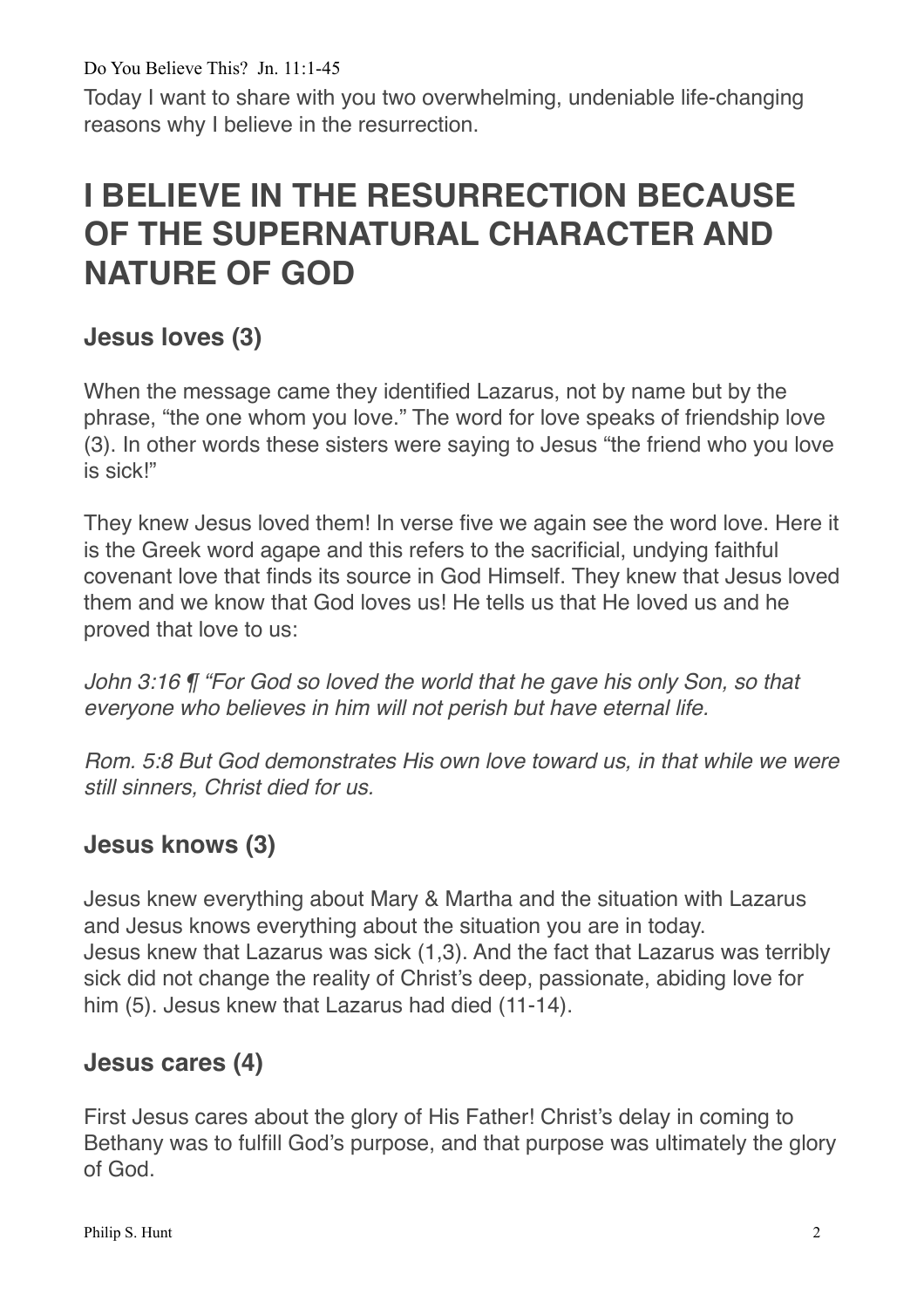We may not know why we are in the situation or circumstance that we are going through, but God does!

Jesus says, "This illness does not lead to death. It is for the glory of God, so that the Son of God may be glorified through it." (4) Even in death, sorrow, pain, and tragedy - God is with us and God is at work carrying out His plan. Second we see that Jesus cares that we develop faith. "Lazarus is dead, but I am glad I was not there, so that you might believe!" (15). Later when he arrived at the funeral home "he was deeply moved in his spirit and greatly troubled." (33) Jesus wept (35). Jesus is our compassionate High Priest who feels our weaknesses and pain.

*Heb. 4:15 For we do not have a High Priest who cannot sympathize with our weaknesses, but was in all points tempted as we are, yet without sin.*

# **I BELIEVE IN THE RESURRECTION BECAUSE JESUS IS THE RESURRECTION AND THE LIFE (25-26)**

### **Jesus has the power over death and the power over life.**

Mary & Martha believed in Him but their understanding of Him was incomplete. They were called to re-evaluate their faith. In times of tragedy, pain, death - we often respond this way: "IF ONLY!" "Lord, if you had been here, by brother would not have died" (21,32). God if only you had been here this would not have happened! But Jesus was fully aware of what was taking place and his delay was part of God's plan. He could have rushed in and averted the death, but instead He was working for a greater purpose (6).

A couple years ago our family had traveled abroad and we took the kids to a fast-food restaurant that had an indoor play park. Corban was probably three at the time. A little bully pushed him off the top of the kids slide and then a minute or two later hit him in the face. All of my father-instinct wanted to snap up that little bully and teach him a lesson in defense of my boy. But instead I encouraged Corban to persevere - and yes if he gets hit again to defend himself. I think that incident gives me some insight into our text. Jesus could have saved Lazarus' life and healed him from a distance, he could have spared Mary and Martha the pain, but instead He allowed it for a greater purpose - that they and us might believe!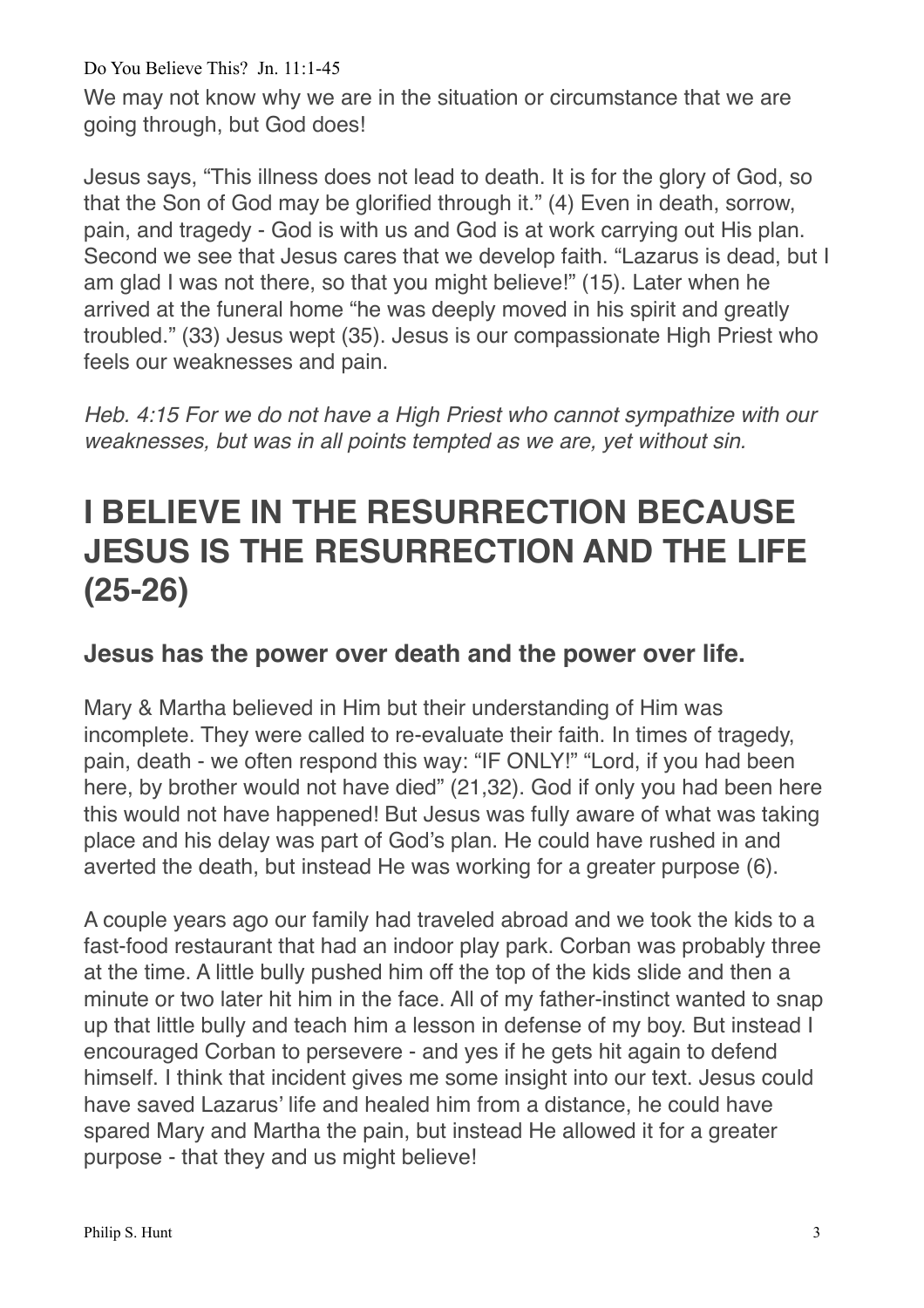Christ's assurance - Jesus gave Mary and Martha the absolute certainty of the resurrection. "Your brother will rise again" (23). I know he will rise again at the last day was her response.

Job also believed this!

*Job 19:25-26 For I know that my Redeemer lives, And He shall stand at last on the earth; And after my skin is destroyed, this I know, That in my flesh I shall see God.*

Christ's person - "I am the resurrection and the life." (25) Jesus assured them that Lazarus would rise again because of who He is: I am LIFE!

*Jn 14:6 - Jesus said, "I am the way, the truth and the life, no one will come to God the Father except through ME"*

This is an exclusive claim! He is either telling the truth or he is the greatest deluded fool the world has ever produced! To stand in front of a grieving sister and claim to be the resurrector and giver of eternal life is either truth or the most wicked, gross kind of torture one could give to a grieving soul. Either Jesus Christ knew he was not what He claimed and thus He is a LIAR, or He really believed what He claimed but it was not true and He is a LUNATIC, or He is who He claims to be and you and I must fall before Him and acknowledge him as LORD.

## **Spiritual life cannot be extinguished by physical death**

Those who believe in Jesus though they may die physically, they will live because He will raise them up. (25). In this text death is referred to as sleep because it was temporary (11,13-14)

Since everyone who lives and believes in Him has eternal life they will never die spiritually. Spiritual life cannot be extinguished by physical death. (26)

*1Cor. 15:51 ¶ But let me tell you a wonderful secret God has revealed to us. Not all of us will die, but we will all be transformed.* 

*1Cor. 15:52 It will happen in a moment, in the blinking of an eye, when the last trumpet is blown. For when the trumpet sounds, the Christians who have died will be raised with transformed bodies. And then we who are living will be transformed so that we will never die.* 

*1Cor. 15:53 For our perishable earthly bodies must be transformed into heavenly bodies that will never die.*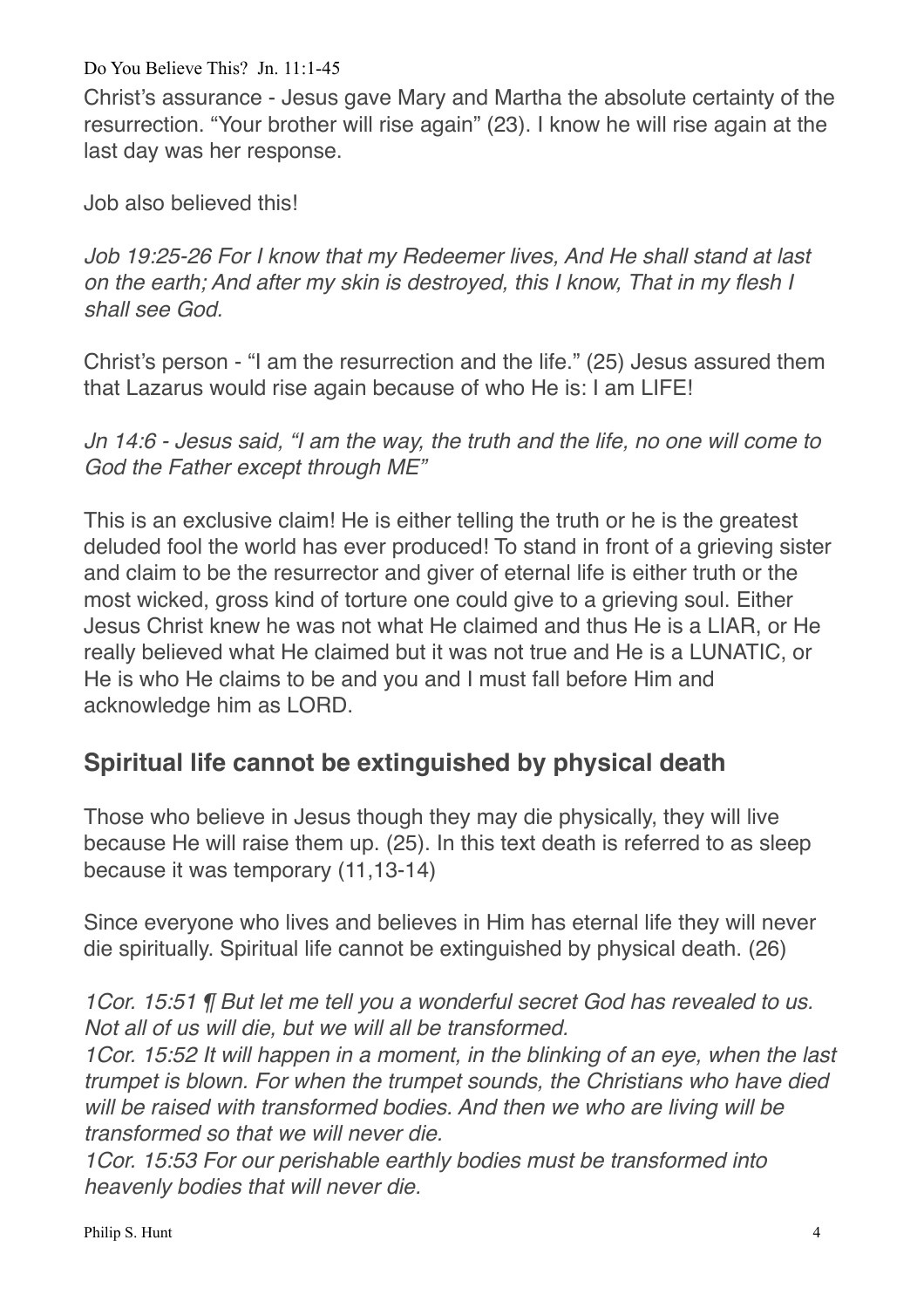*1Cor. 15:54 ¶ When this happens—when our perishable earthly bodies have been transformed into heavenly bodies that will never die—then at last the Scriptures will come true: "Death is swallowed up in victory. 1Cor. 15:55 O death, where is your victory? O death, where is your sting?"*

Jesus asks Mary & Martha a question that forces them to make a decision: Do you believe this? (26) Do you believe that I am the resurrection and the life?

### *This is question is for you today: DO YOU BELIEVE IN JESUS?*

This is a penetrating question! Do you personally believe that Jesus Christ is the resurrection and the life? It is one thing to hear it, discuss it, or argue about it, but it is another altogether to believe it , embrace it and trust it!

Death strips us of all pretense and exposes what we truly believe: *"Yes Lord; I believe that you are the Christ (Savior) the Son of God (Diety) who is coming into the world."* (27). This is more than believing that Jesus is merely a historical figure, a great teacher, or a moral leader.

#### *You are not being challenged to believe a fantasy.*

Jesus proved He was who He claimed to be - He raised Lazarus from the dead, after four days, after the processes of death and decay were undeniable. (39,44) Jesus went on to demonstrate His power over death by rising from the dead on the third day! (20:11,15; 19-20; 24-29). He arose death cannot dominate Him!

*Rom. 6:9 knowing that Christ, having been raised from the dead, dies no more. Death no longer has dominion over Him.*

*Heb. 2:14 Inasmuch then as the children have partaken of flesh and blood, He Himself likewise shared in the same, that through death He might destroy him who had the power of death, that is, the devil, 15 and release those who through fear of death were all their lifetime subject to bondage.*

The proof that the gospel is true is that Jesus rose from the dead. The good news is that you can be forgiven for your sins and made a child of God through faith in Jesus Christ and His death and resurrection.

*Rom. 10:9 that if you confess with your mouth the Lord Jesus and believe in your heart that God has raised Him from the dead, you will be saved.* Philip S. Hunt 5